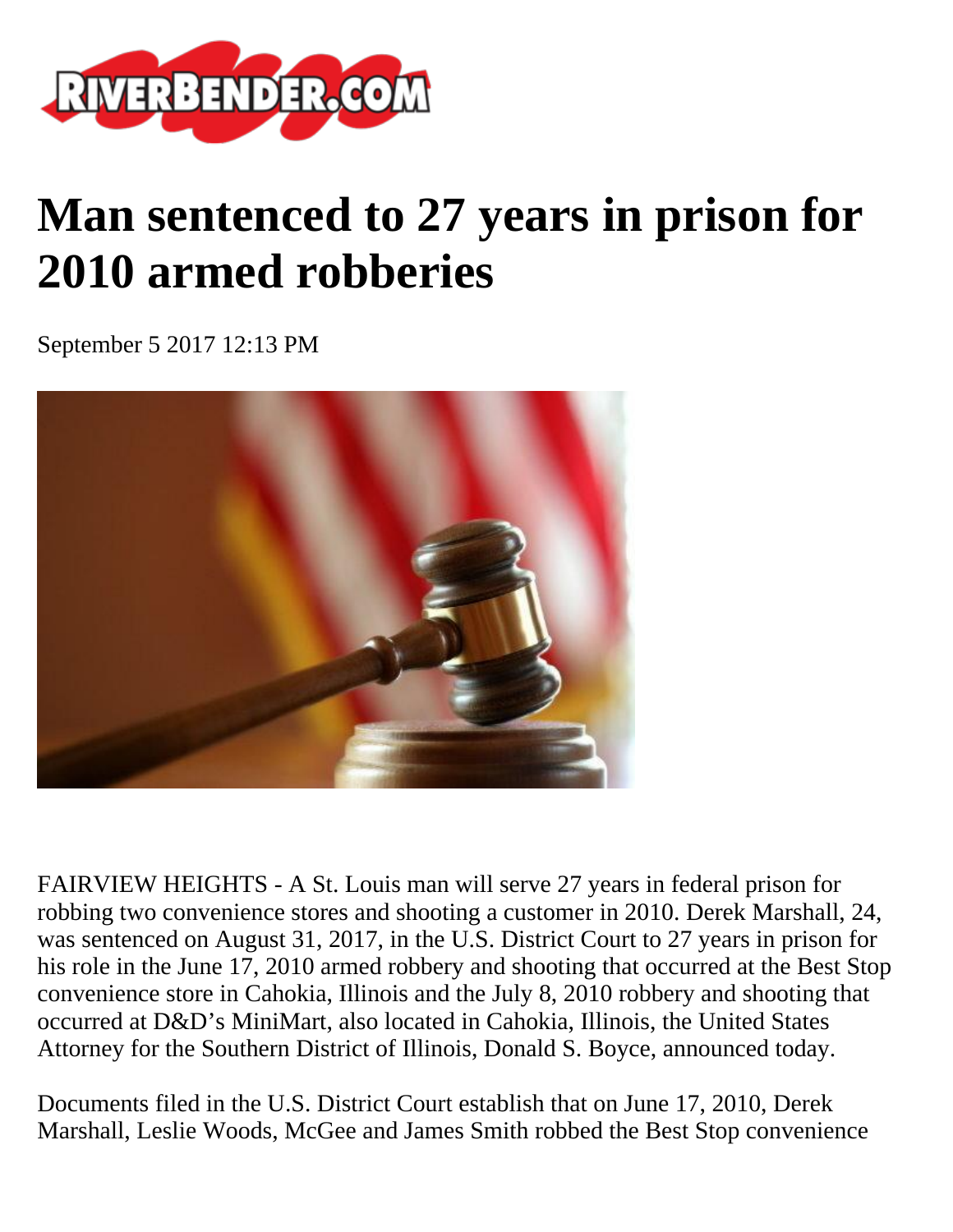store partially masked and armed with a rifle and two handguns, one of which was a .40 caliber pistol Marshall had stolen during a burglary of a St. Louis gun store earlier in June.

The four of them drove to the store in a car they had stolen during a carjacking in South St. Louis earlier in the day. Woods waited in the car while Marshall, McGee and Smith went into the store, ordered a customer to the ground, pointed a gun to the owner's head and took over \$11,000 from the cash register. As they fled the store, Marshall shot the customer laying on the floor with a .40 caliber pistol and then fired four shots toward a woman sitting in her car parked outside the business.

Three weeks later, on July 8, 2010, Derek Marshall, Leslie Woods, Terrell McGee, James Smith and Reshon Farmer robbed D&D's Minimart partially masked and armed with two rifles and two handguns. The crew drove to the store in a minivan they had stolen in North St. Louis earlier that day.

Farmer waited in the van while Marshall, Woods, McGee and Smith went into the store and pointed their guns at the two employees behind the counter. While the male clerk was trying to open the register, Woods shot him with a .30 caliber rifle, causing him to fall on top of the female clerk who was lying on the ground. Woods then fired two more shots at both employees. As the two employees laid motionless on the floor, Marshall, Woods, and Smith took the cash register and a .40 caliber handgun that belonged to the store owner. As a result of the shooting, the male clerk suffered severe injuries and has permanent loss of use of his right arm.

Several police officers from North St. Louis who knew Woods, Marshall, Smith and Farmer viewed the video surveillance of D&D's MiniMart robbery and identified Marshall, Woods and Smith as three of the gunmen. They also identified Farmer as the getaway driver. During an interview with law enforcement officers, Smith and Farmer confessed to their involvement in the D&D's MiniMart robbery and identified Marshall, Woods and McGee as the three other gunmen.

In 2015, McGee was arrested and interviewed about his involvement in the two robberies. McGee admitted that he was one of the three gunmen in the Best Stop robbery. He also admitted that he was one of the four gunmen in the D&D's MiniMart robbery.

Marshall, Woods and McGee plead guilty to all charges in federal court in April 2017. Woods was sentenced to 30 years in prison and McGee was sentenced to 25 years in prison earlier this month. After completion of the 27-year term of imprisonment, Marshall will then serve three years of federal supervised release. He was also ordered to pay \$727,070 in restitution to the victims and a \$600 special assessment. Smith and